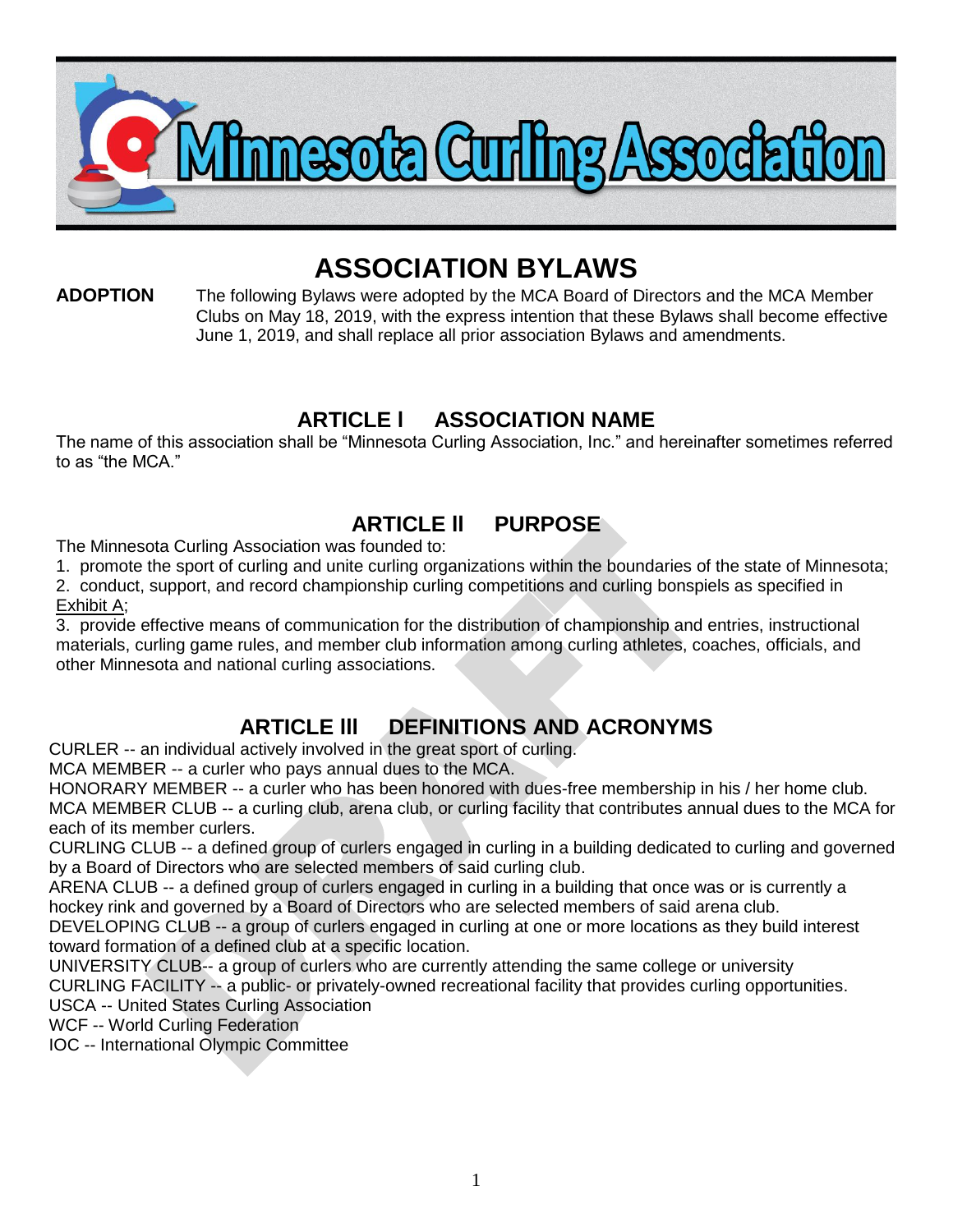## **ARTICLE IV ASSOCIATION GOVERNANCE**

#### **SECTION 1 MCA BOARD of DIRECTORS**

Administrative powers of the Minnesota Curling Association shall be vested in a Board of Directors. Each MCA member club shall appoint one Director to represent said club and to attend the annual MCA Membership Meeting. Each Director shall hold one vote in all business matters.

--- A Director must be a dues-paying or honorary member of an MCA member club.

--- All members of the Board of Directors shall serve the MCA without compensation.

--- Fifty-one percent representation of active MCA clubs shall constitute a quorum to transact business.

--- The Board of Directors shall have authority to elect and affirm an Executive Board and MCA Committee Chairs.

#### **SECTION 2 MCA EXECUTIVE BOARD**

The MCA Executive Board shall consist of the President, First Vice President, Second Vice President, Secretary, Treasurer, and Immediate Past President. Each officer shall be a voting member of the Board of Directors, including in the case where the officer's member club is also represented by a duly qualified Board of Director who is also entitled to vote.

--- MCA Executive Board members shall each be an active, dues-paying or honorary member of an MCA member curling club.

--- Executive Board members shall be elected or affirmed by the Board of Directors at the annual membership meeting and serve for a one year, renewable term.

--- The MCA President may fill any Executive Board vacancy by an appointment that is affirmed by the other members of the Executive Board until the annual membership meeting at which time the Board of Directors shall elect or affirm a candidate to fill the vacancy.

--- Excepting the office of president, who can hold only the office of president while president, two Executive Board positions - but not more than two - may be held concurrently by the same person.

--- Any officer, elected or appointed, may be removed by the consensus of the Executive Board and/or twothirds of the MCA Board of Directors whenever such removal is judged to be in the best interest of the MCA. --- Executive Board Officers shall serve the MCA without compensation. Following approval of the Finance Committee and in compliance with MCA Bylaws, officers may be reimbursed for funds expended while on MCA assignment.

#### (a.) The President shall

1. be the principal executive officer of the MCA and shall, in general, supervise, monitor, and control all the business and affairs of the MCA.

2. preside at all the meetings of the MCA representatives and the executive board.

3. represent the MCA to the USCA, the WCF, and as otherwise called upon.

4. volunteer for or be assigned additional duties as talent allows and necessity requires.

#### (b.) The First Vice President shall

1. be responsible for securing MCA member club locations to serve as hosts for annual MCA playdowns, championships, and bonspiels.

2. in partnership with the Officials Committee, be assured of assignment of officials for all state events.

3. in partnership with the MCA Treasurer, purchase pins and patches as needed for all state events.

4. in the President's inability to preside, perform the duties of the office of the President.

5. volunteer for or be assigned additional duties as talent allows and necessity requires.

(c.) The Second Vice President shall

1. be responsible for collecting calendar events from MCA member clubs and compiling a calendar list for the MCA website and for printing and distributing event calendar posters to each MCA member club.

2. support and assist the First Vice President in preparation and production of state events.

3. be responsible for the inventory management of MCA assets.

4. volunteer for or be assigned additional duties as talent allows and necessity requires.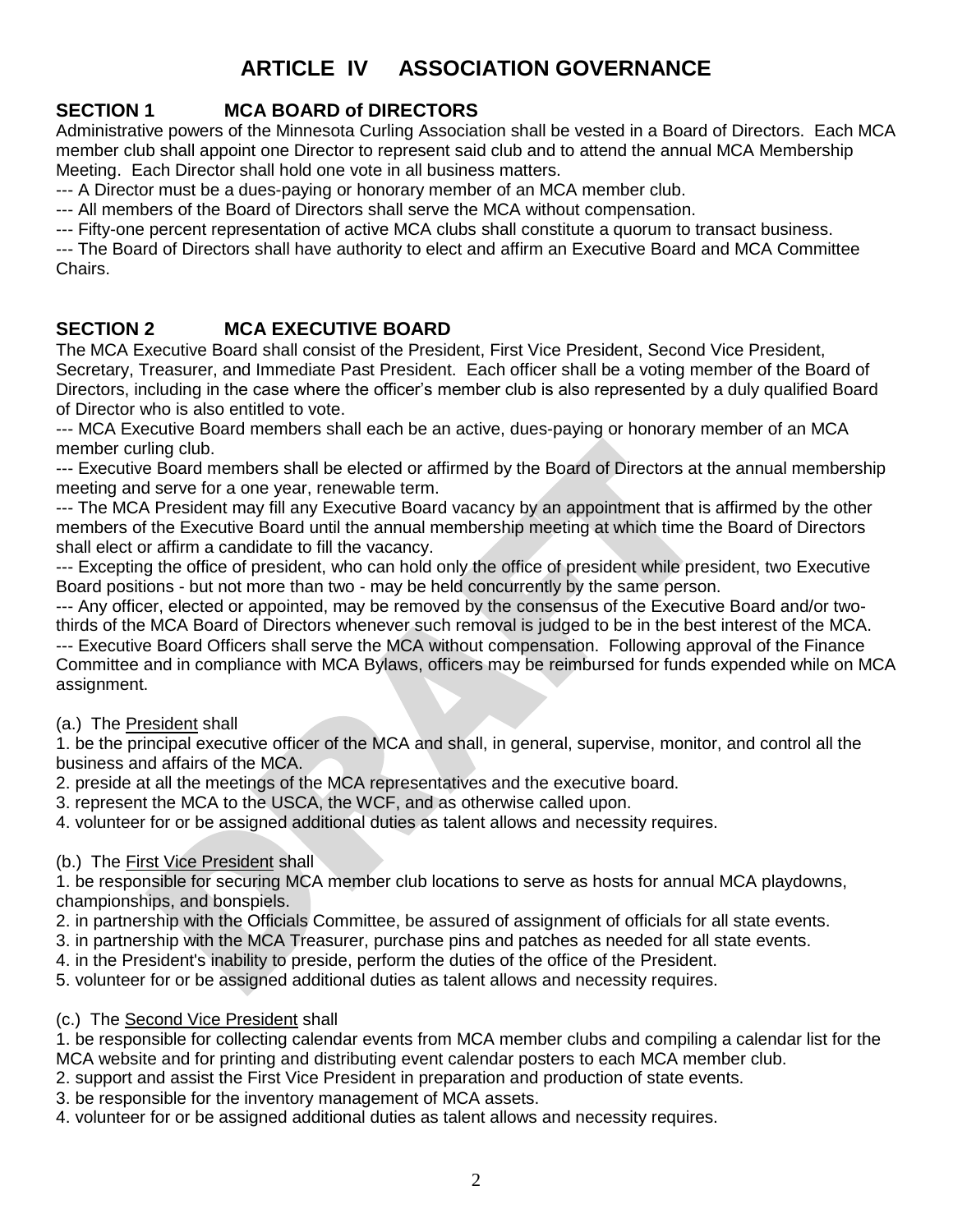(d.) The Treasurer shall

1. have charge and custody of and be responsible for all MCA funds and securities.

2. invoice and process receipt of all moneys due and payable to the MCA from all sources including membership dues.

3. deposit all moneys in the name of the MCA into specific and assigned financial accounts.

4. process payments to any payables as assigned by the MCA Bylaws, the MCA Finance Committee, or approved by the MCA Executive Board.

5. prepare and distribute an annual report of MCA income, expenses, and assets.

6. be a member of the MCA Finance Committee.

7. volunteer for or be assigned additional duties as talent allows and necessity requires.

#### (e.) The Secretary shall

1. record and prepare for publication the minutes of all MCA meetings.

2. keep a roster and register of member club contact information for representatives of all MCA member clubs.

3. collaborate with the Communications Committee to distribute and disseminate MCA information.

4. volunteer for or be assigned additional duties as talent allows and necessity requires.

#### (f.) The Immediate Past President shall

1. be a member of the MCA Executive Board for a minimum of twelve months following conclusion of service as MCA President, participating in Executive Board conversations and business, guiding leadership with insight from preceding years' activity, events, and decisions.

2. not have a vote or responsibility in MCA business meetings.

#### **SECTION 3 MCA COMMITTEES**

The following committees assist with MCA operations and business. The Chairperson of each committee is a voting member of the MCA Board of Directors and may serve on the Board concurrent to her or his term as committee chair.

(A.) Communications Committee

--- Responsible for the MCA's presence on the Internet including but not limited to the mncurling.org website, social media websites and forums.

--- Assists the work of the Second Vice President in the creation, printing, and distributing of a state event calendar.

(B.) Finance Committee and Chair

--- Responsible for budgeting, internal financial management, establishing and upholding MCA financial policies, investment decisions and monitoring, audits, and responding to non-budgeted expenses.

- (C.) Officials Committee Chair
	- --- Compile and maintain a roster of all Minnesota curlers who are trained instructors and/or officials.
	- --- Develop communication to MCA members that highlight the perks of being an event official or timer.
	- --- In collaboration with the USCA, oversee recruitment and training of new officials.

--- Maintain inventory accounting of MCA event equipment, e.g., laptops, timers, measuring tools. (D.) Icemakers Committee Chair

--- Compile and maintain a roster of all Minnesota curlers who make and/or maintain curling ice.

--- Maintain an online forum on the MCA website for icemakers to share news, tips, and resources for ice making.

#### **SECTION 4 MCA REPRESENTATIVES TO THE USCA BOARD OF DIRECTORS**

The MCA Board of Directors shall elect or the Executive Board appoint Minnesota curlers to serve as MCA representatives to the United States Curling Association Board of Directors. The number of representatives and their normal terms of service, shall be determined in accordance with the bylaws of the USCA. These representatives shall each be a dues-paying or honorary member of an MCA member club.

The MCA representatives to the USCA shall be voting members of the MCA Board of Directors and receive a stipend for expenses incurred when representing the MCA at USCA events (see Exhibit B).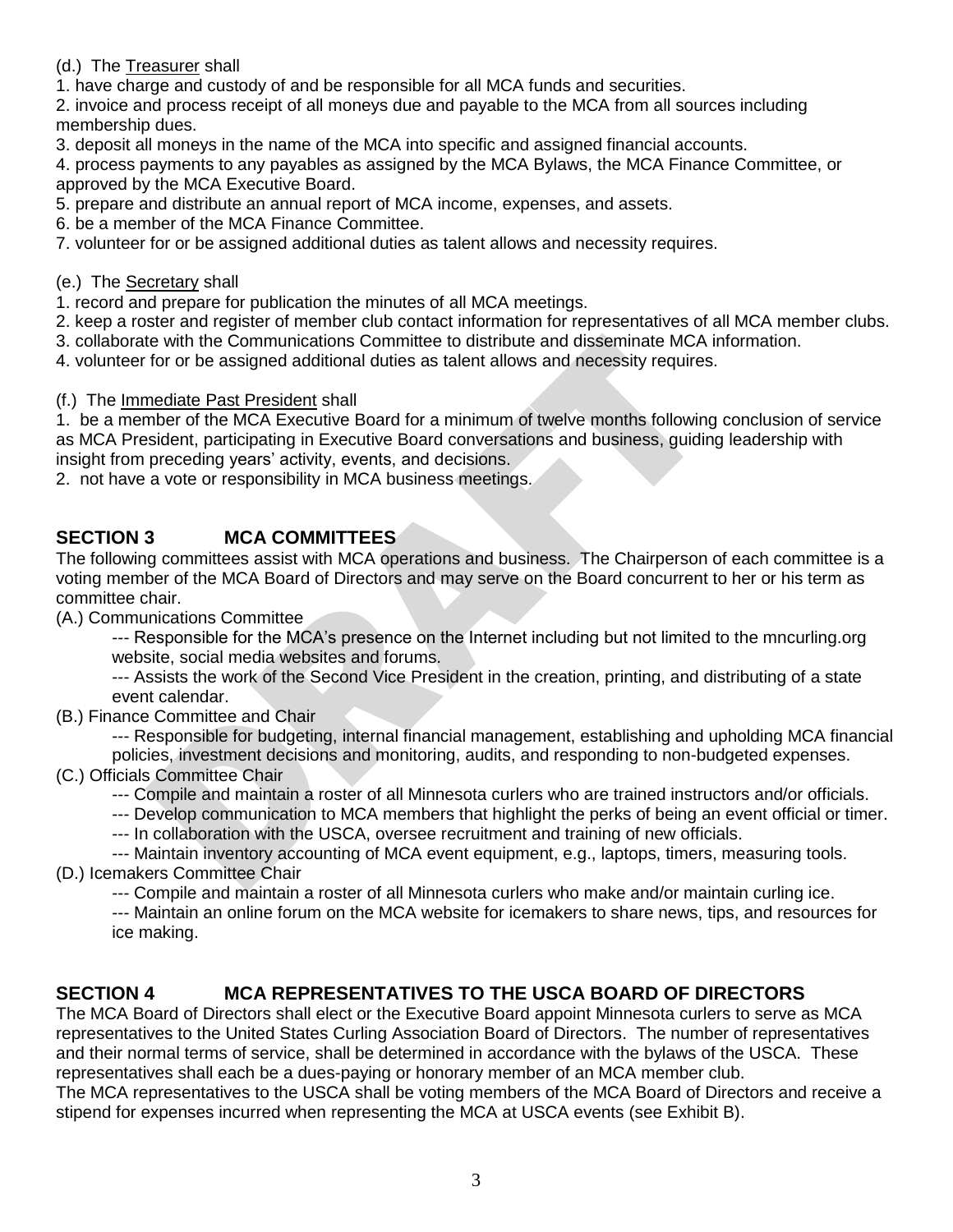#### **SECTION 5 FINANCIAL RESPONSIBILITY**

The MCA's financial fiscal year shall be annual from June 1st to May 31st. For tax purposes, the tax year shall be from January 1st to December 31st of each year. The MCA has registered 501(c)7 "Social Club" tax-exempt status with the U.S. Internal Revenue Service.

## **ARTICLE V MEMBERSHIP**

#### **SECTION 1 MEMBERSHIP**

MCA membership is open to all Minnesota curling clubs and organizations (a.) offering league curling with dedicated ice or arena ice, (b.) offering curling opportunities at a college or university or public facility, or (c.) in the development stage.

#### **SECTION 2 MCA MEMBERSHIP PRIVILEGES AND RESPONSIBILITIES**

MCA Members and Member Clubs shall

--- welcome individual members without regard to race, ethnicity, religion, age, gender, or national origin.

--- be active in the sport of curling within the state of Minnesota.

--- promote and support the sport of curling, the United States Curling Association, and the Minnesota Curling Association.

--- for club leagues and bonspiels, use the rules of play as established by the USCA, the WCF, or a variation thereof approved by the MCA.

--- designate a club member as a representative to the MCA for the purpose being the member club's MCA Board of Director representative and attending the annual membership meeting.

--- contribute annual per-member membership dues to the USCA and the MCA as specified in Exhibit B.

#### **SECTION 3 MCA NEW CLUB MEMBERSHIP APPLICATION PROCESS**

MCA membership initiates with the completion and submission of the MCA Membership Application form (Exhibit C) to the MCA Secretary. The application shall be in written form and contain the name of the organization; name(s) and contact information of the organization's leadership; and an account (names and total amount) of the organization's members.

There is no admission fee for membership application and processing.

In the application process, the applying organization eagerly anticipates participating in the operation and activities of the MCA and agrees to abide by MCA policies. Applicants to the MCA agree to participation and membership in the USCA.

The MCA Executive Board will review the application for accuracy and intent within one calendar year of application's submission, and formally present the membership application to the Board of Directors at the annual membership meeting. An affirmation by two-thirds of the Board of Directors present at the annual meeting shall constitute approval and welcoming.

#### **SECTION 4 MCA CLUB MEMBERSHIP RESIGNATION**

Any MCA member club may resign MCA membership by filing a written resignation with the MCA Secretary. Such resignation shall not relieve the member so resigning of the obligation to pay any dues, assessment, or other charges theretofore accrued and unpaid.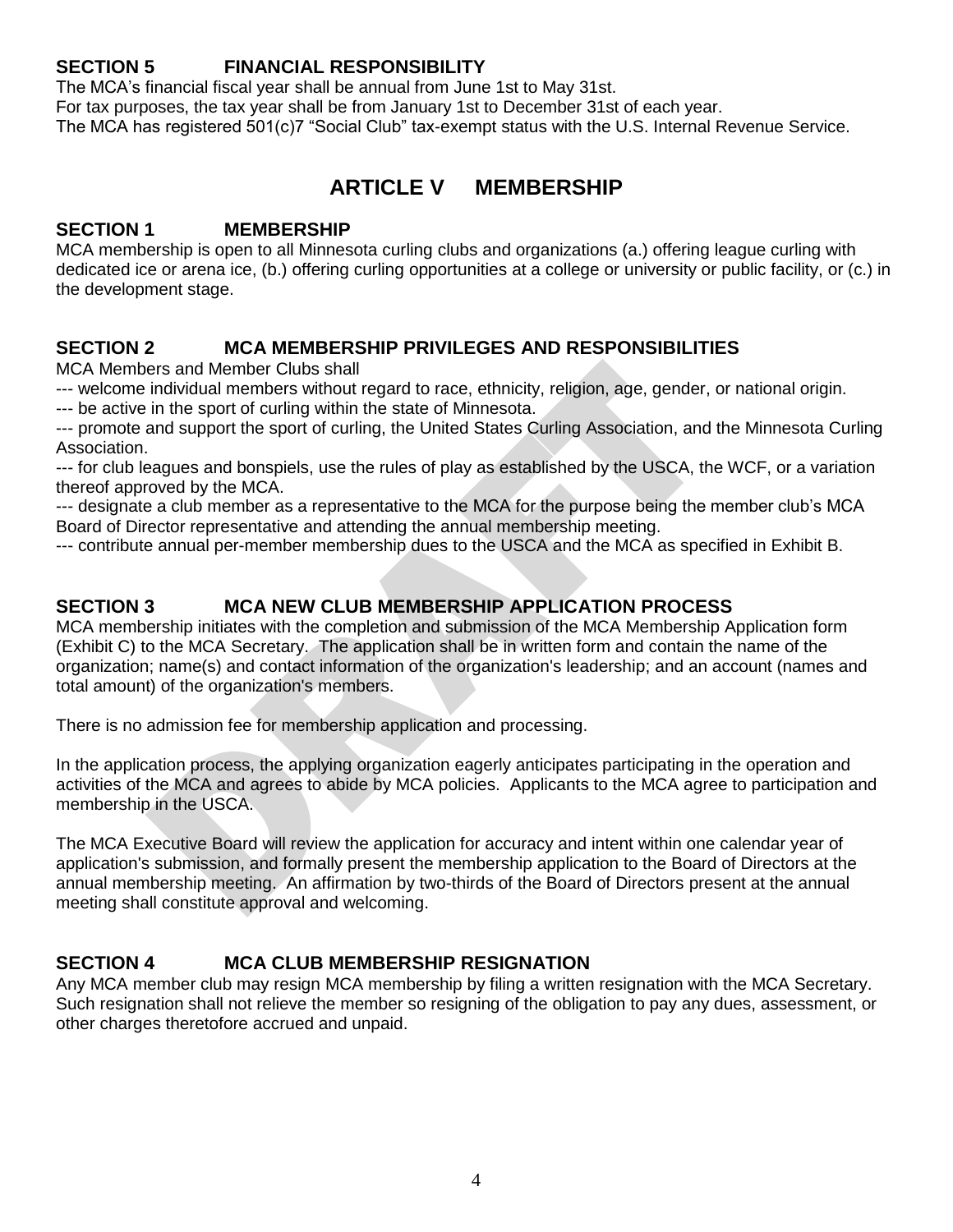#### **SECTION 5 MCA CLUB MEMBERSHIP SUSPENSION**

During instances in which MCA member clubs incur unexpected hardship that prevents the member club from rightful payment of the annual MCA member dues, the Board of Directors shall address each instance individually and respond with an action or determination that supports and contributes to the successful dissolution of said member club's hardship. Such action may include the temporary suspension of the obligation of paying member dues without termination of MCA membership.

#### **SECTION 6 MCA CLUB MEMBERSHIP RE-ADMISSION**

A Minnesota curling club that wishes to reinstate its membership in the MCA, shall submit a completed Membership Application Form to the MCA Secretary. The MCA Board of Directors shall formally welcome the returning member club at the annual membership meeting.

## **ARTICLE VI MCA BUSINESS MEETINGS AND OPERATIONAL DECISIONS**

#### **SECTION 1 ANNUAL MCA MEMBERSHIP MEETING**

The MCA Executive Board shall preside over one annual membership meeting which shall be convened on a Saturday in April or one of the first two Saturdays of May. The President shall set the meeting date no later than March 1st; post notice on the MCA website; and email and/or mail notice to all member clubs.

A quorum for the annual membership meeting shall be two-thirds of the MCA Executive Board and at least 51% of the MCA club representative Board of Directors.

The agenda of each annual membership meeting shall include a review and approval of the MCA financial reports as prepared by the Treasurer; a recap of previous year's MCA playdowns, championships, and bonspiels; the election or affirmation of Executive Board officers and/or USCA representatives, and business items particular to MCA operations and activities.

#### **SECTION 2 EXECUTIVE BOARD MEETING**

The MCA Executive Board shall conduct a business meeting in September to review the upcoming curling season and any business necessary to continuing successful MCA operations and activities. MCA member club representatives are not required to attend, but are welcome to be present at this meeting. The September meeting may be conducted as an in-person gathering or via an Internet linking of Board members.

#### **SECTION 3 ADDITIONAL MEETINGS**

Special meetings of the Board of Directors and/or the Executive Board may be held upon written notice posted 10 days in advance of such meeting at the call of the President or any five members of the Board of Directors representing at least five different member clubs.

#### **SECTION 4 TELEPHONIC or ELECTRONIC ATTENDANCE**

Members of the Board of Directors, the Executive Board, and Committee Chairs may participate in any MCA business meeting by means of any telecommunications application and device that provides two-way voice conversation, with or without video projection, which allows persons participating in the meeting to hear each other at the same time. Such participation shall constitute "present in person" at a meeting.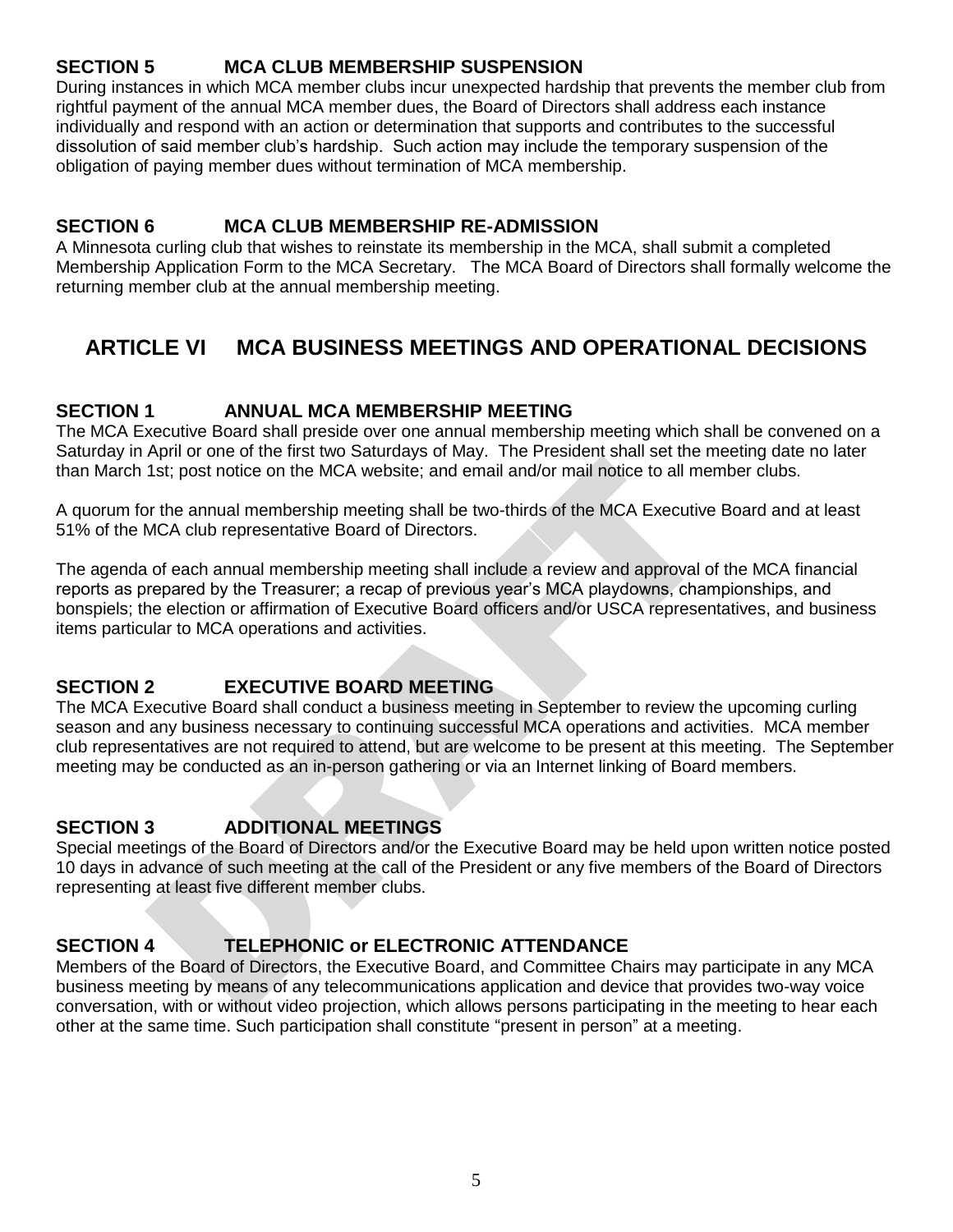#### **SECTION 5 ACTION BY WRITTEN CONSENT WITHOUT A MEETING**

Any action required or permitted to be taken by the MCA Board of Directors and/or Executive Board under any provision of the Bylaws may be taken without a meeting if a majority of those involved shall individually or collectively consent in writing to such action. Consent by e-mail shall be considered a written consent. Such written consent or consents shall be filed as minutes of the proceedings of the MCA. Such action by written consent shall have the same force and effect as a regular vote of the Directors. Any certificate or other document filed under any provision of law, which relates to action so taken, shall state that the action was taken by written consent of the Directors without a meeting, and that the MCA Bylaws authorize the Boards' members to so act.

## **ARTICLE VII AMENDMENTS TO BYLAWS**

These MCA Bylaws may be repealed or amended in whole or in part by a 2/3 vote of those present at the annual MCA membership meeting for which proper notice of at least 30 days of motion for review and discussion is given to the Board of Directors, the Executive Board and MCA member clubs.

## **ARTICLE VIII INDEMNIFICATION**

The Minnesota Curling Association shall defend, indemnify and hold harmless each of its directors, officers, and committee chairs from and against all claims, charges, and expenses which he or she incur as a result of any action or law suit brought against such representative or officer arising out of his or her performance of named duties in the MCA, unless such claims and expenses were caused by fraud, malice, or willful misconduct on the part of said officer or director.

## **SECRETARY'S CERTIFICATION**

This is to certify that the foregoing bylaws were duly adopted as the official Bylaws of the Minnesota Curling Association, Inc. by consent of the MCA Board of Directors on this 18th day of May, 2019.

**Signed** 

 $\overline{\phantom{a}}$  , and the contract of the contract of the contract of the contract of the contract of the contract of the contract of the contract of the contract of the contract of the contract of the contract of the contrac MCA Secretary, USCA Representative

Replaces Previous Bylaws Approved on May 3, 1997